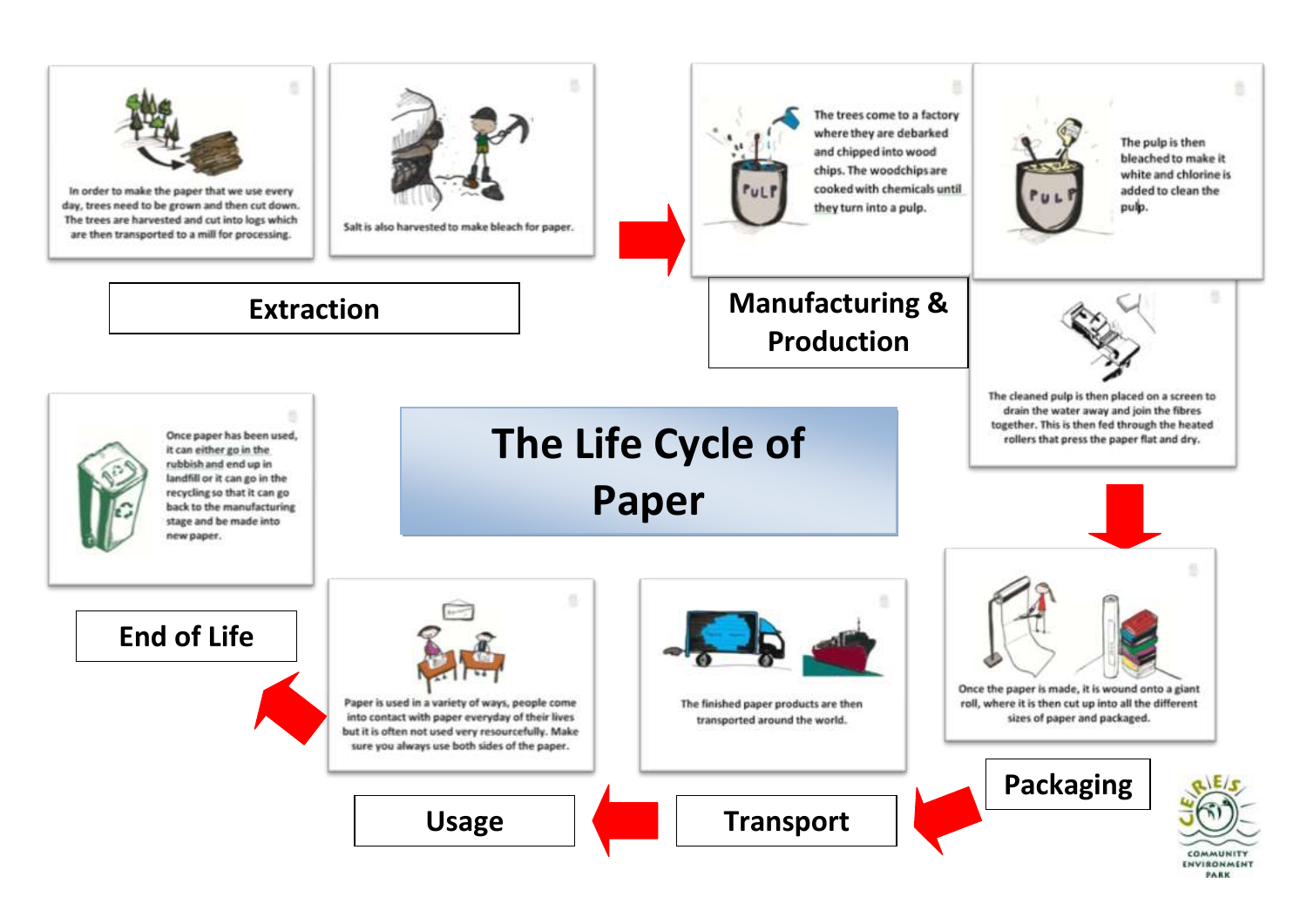



**In order to make the paper that we use every day, trees need to be grown and then cut down. The trees are harvested and cut into logs which are then transported to a mill for processing.**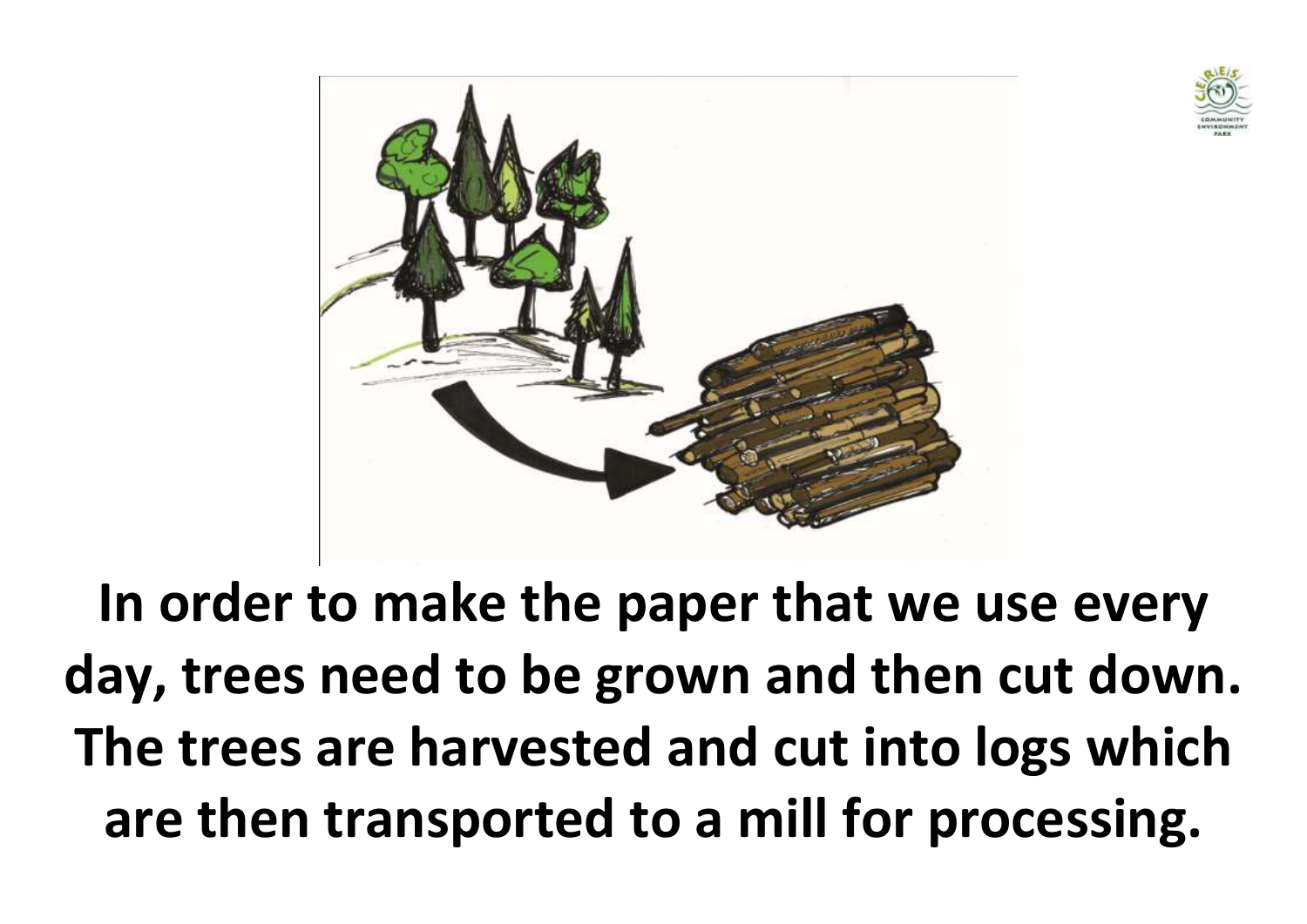



**Salt is also harvested to make bleach for paper.**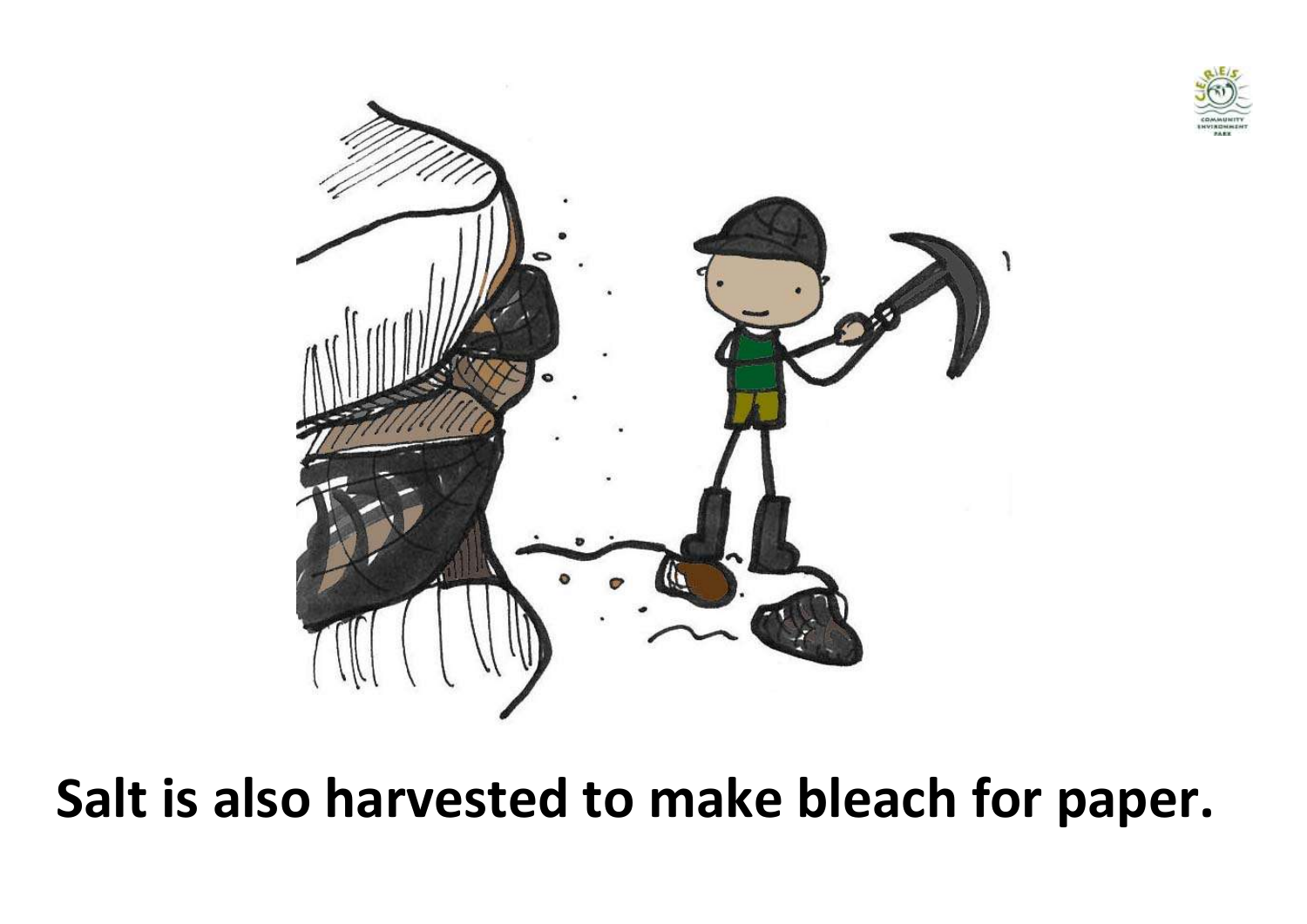



**The trees come to a factory where they are debarked and chipped into wood chips. The woodchips are cooked with chemicals until they turn into a pulp.**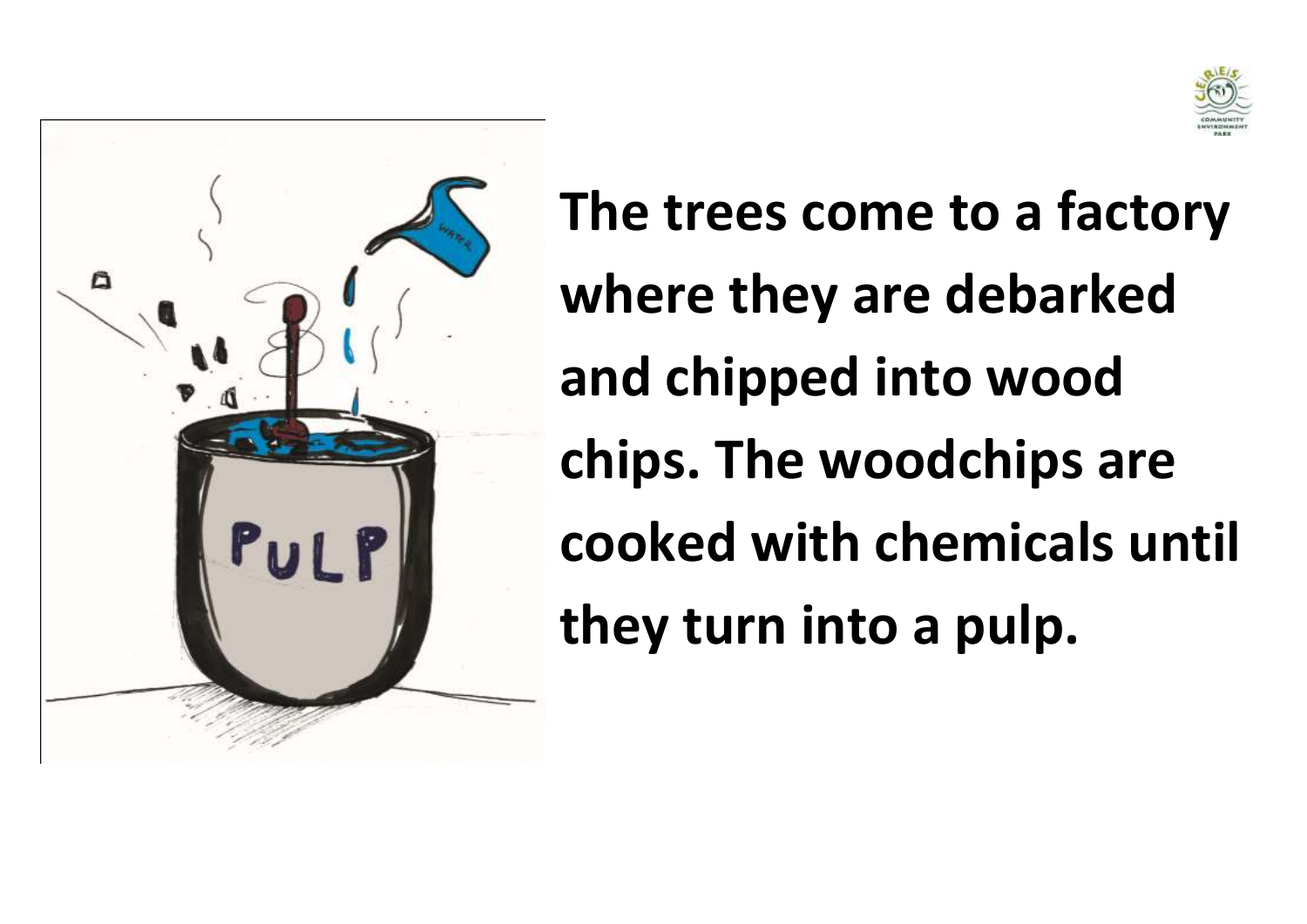



**The pulp is then bleached to make it white and chlorine is added to clean the pulp.**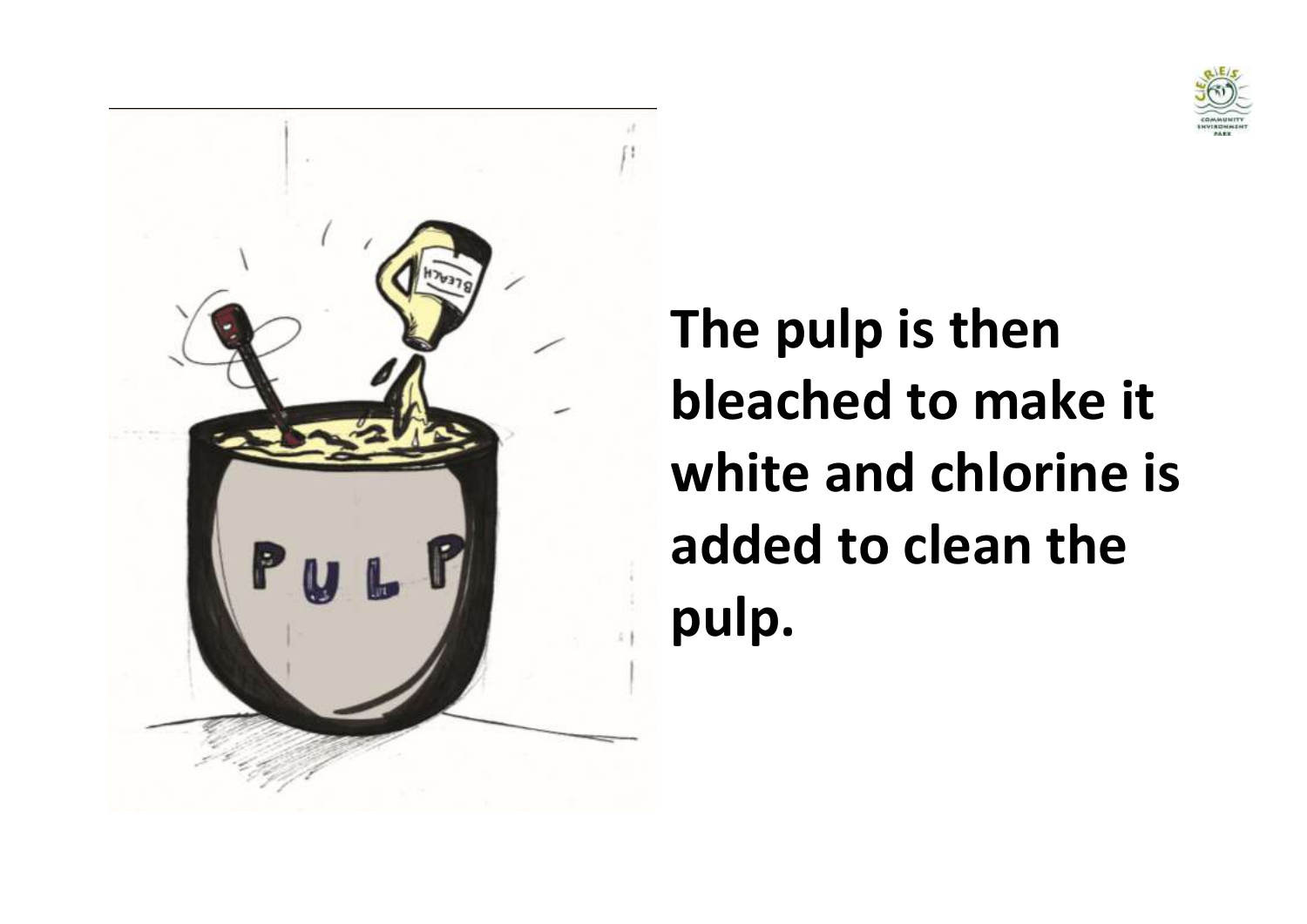



**The cleaned pulp is then placed on a screen to drain the water away and join the fibres together. This is then fed through the heated rollers that press the paper flat and dry.**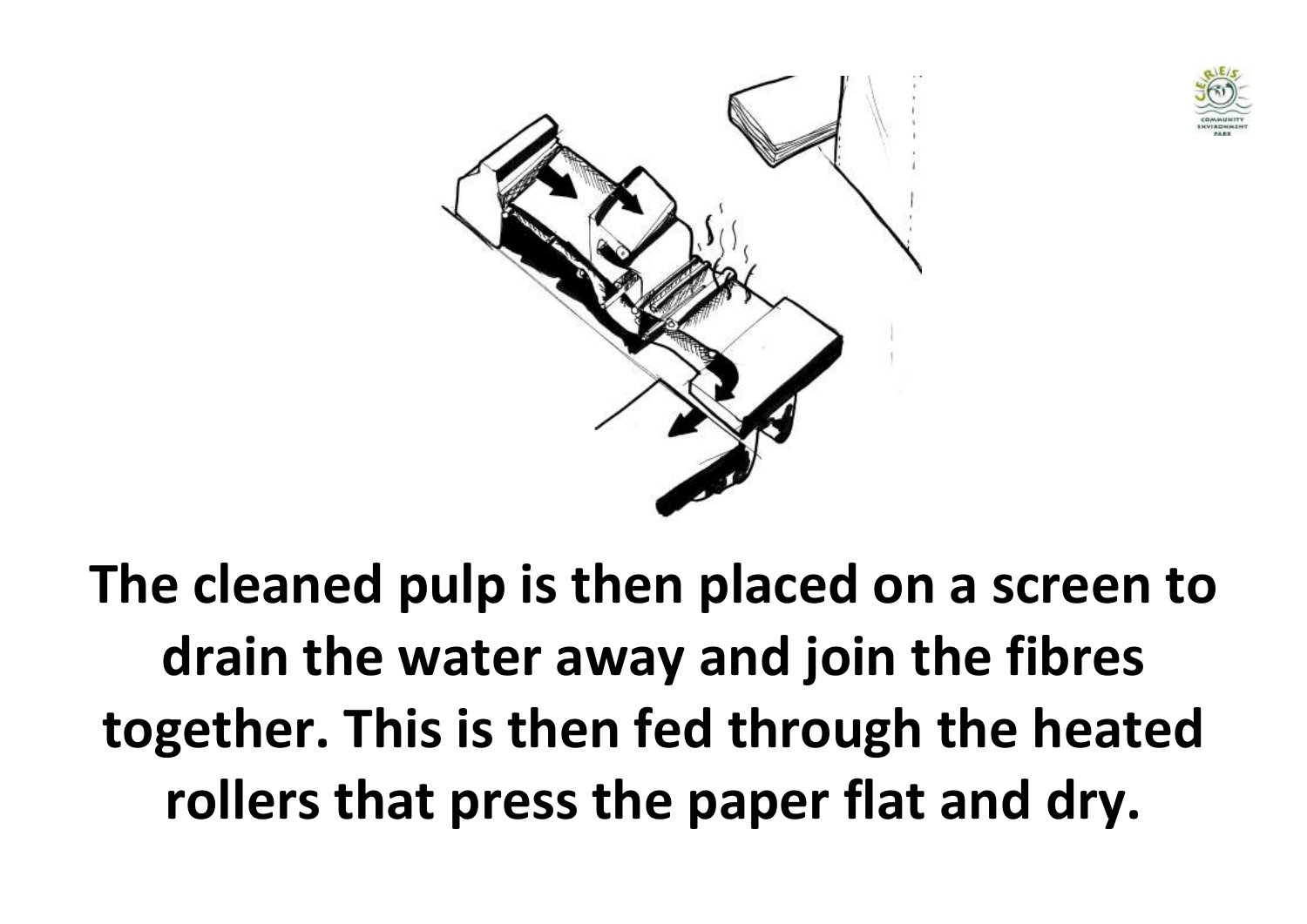

**Once the paper is made, it is wound onto a giant roll, where it is then cut up into all the different sizes of paper and packaged.**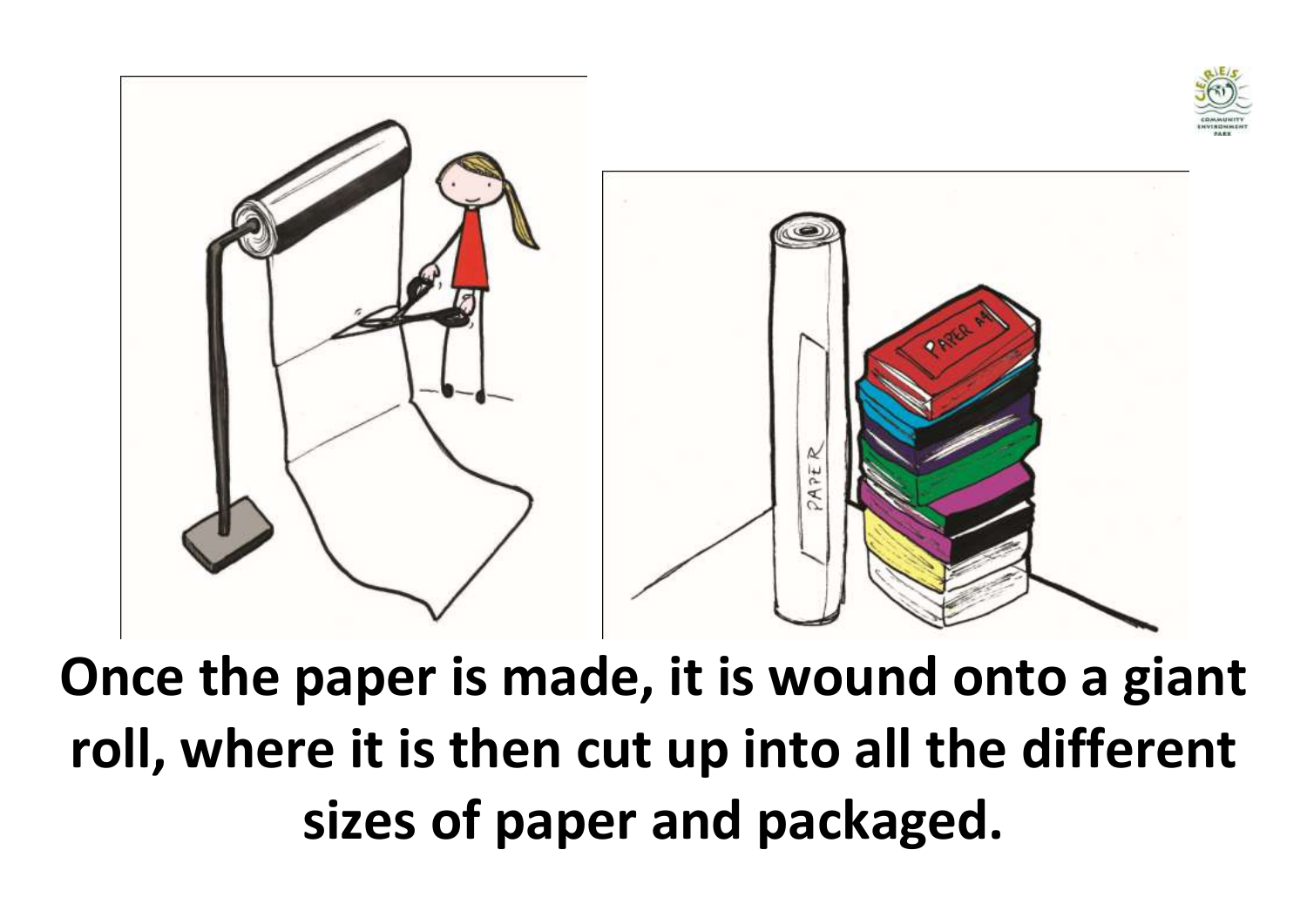



#### **The finished paper products are then transported around the world.**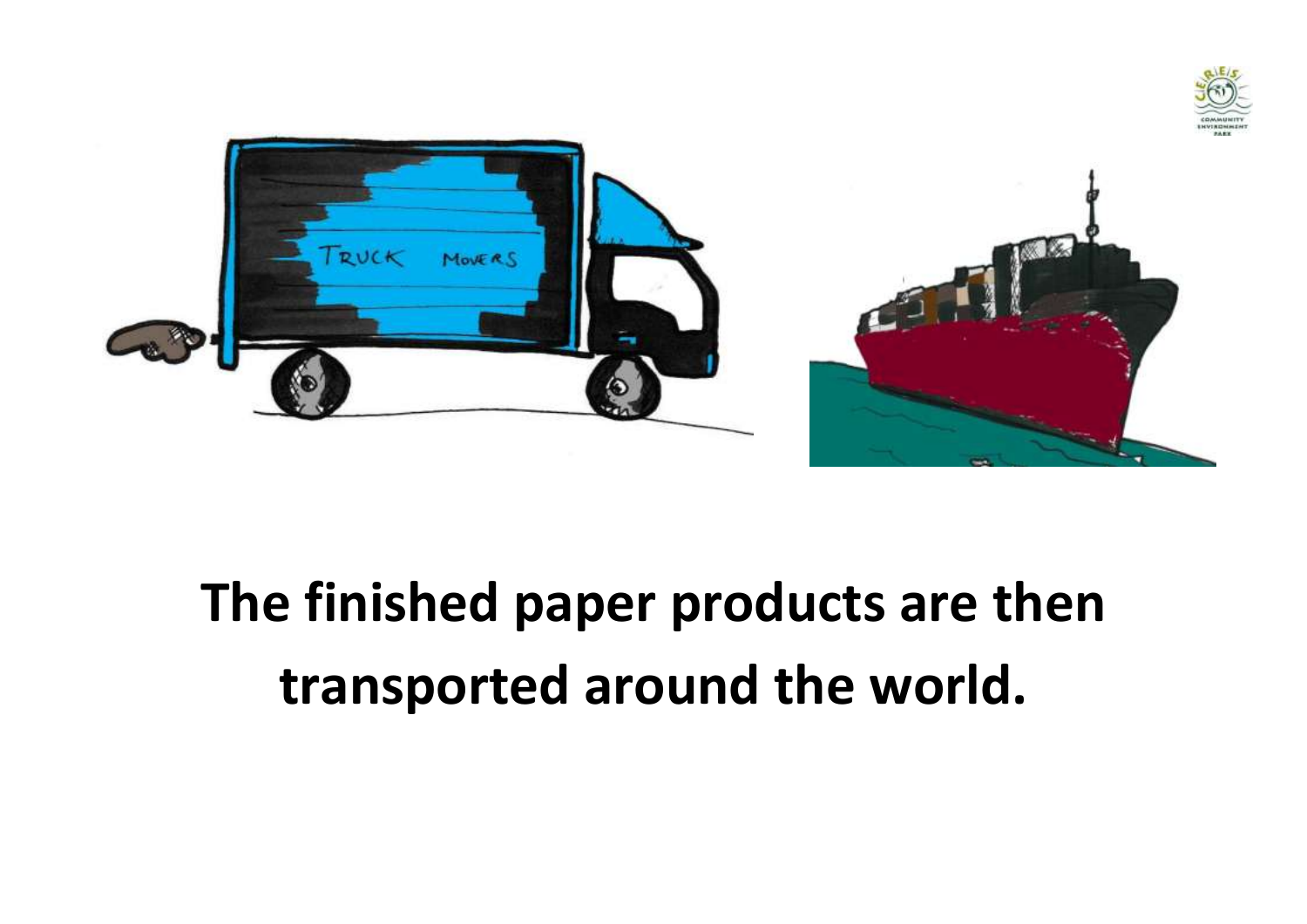



**Paper is used in a variety of ways, people come into contact with paper everyday of their lives but it is often not used very resourcefully. Make sure you always use both sides of the paper.**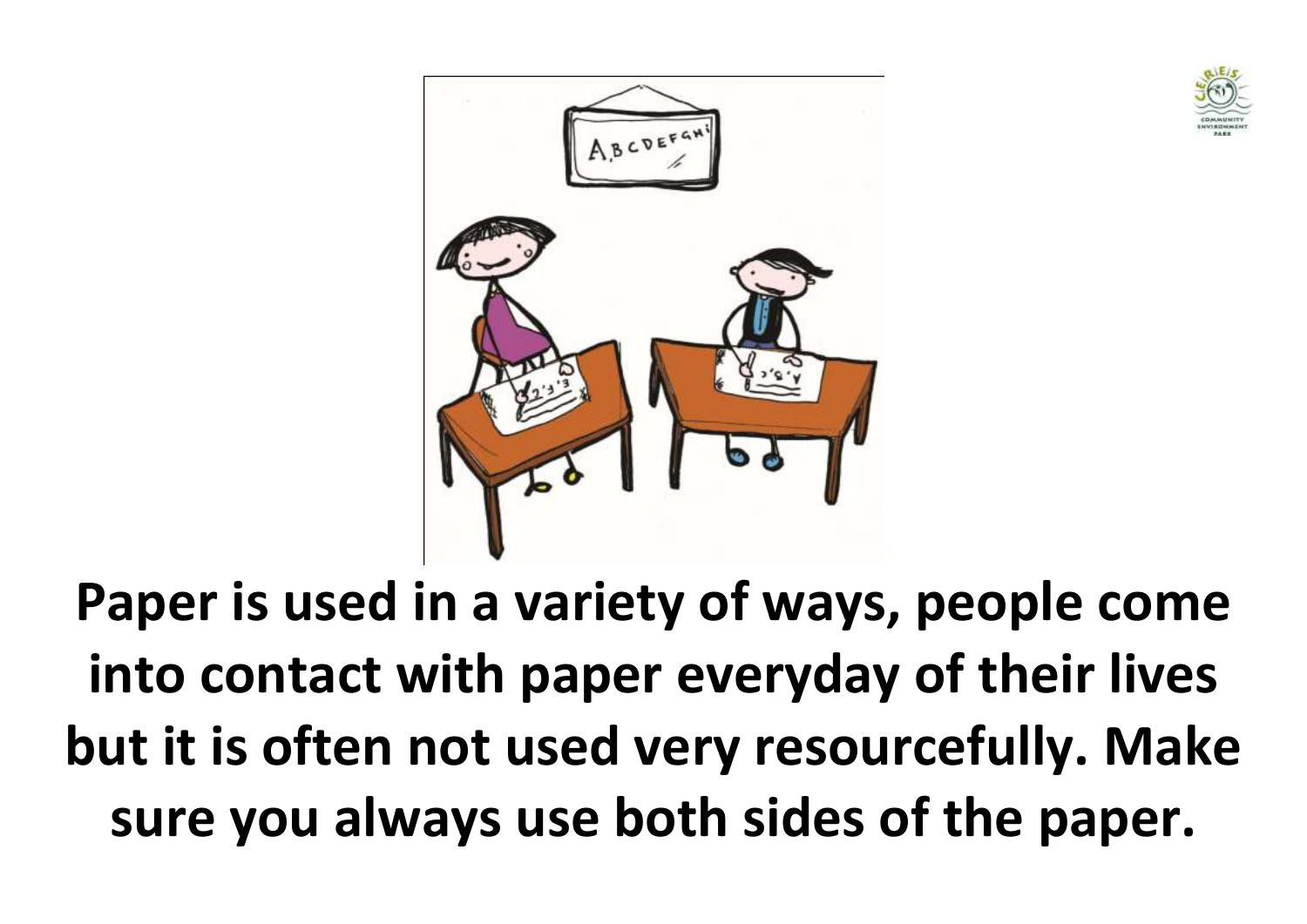



**Once paper has been used, it can either go in the rubbish and end up in landfill or it can go in the recycling so that it can go back to the manufacturing stage and be made into new paper.**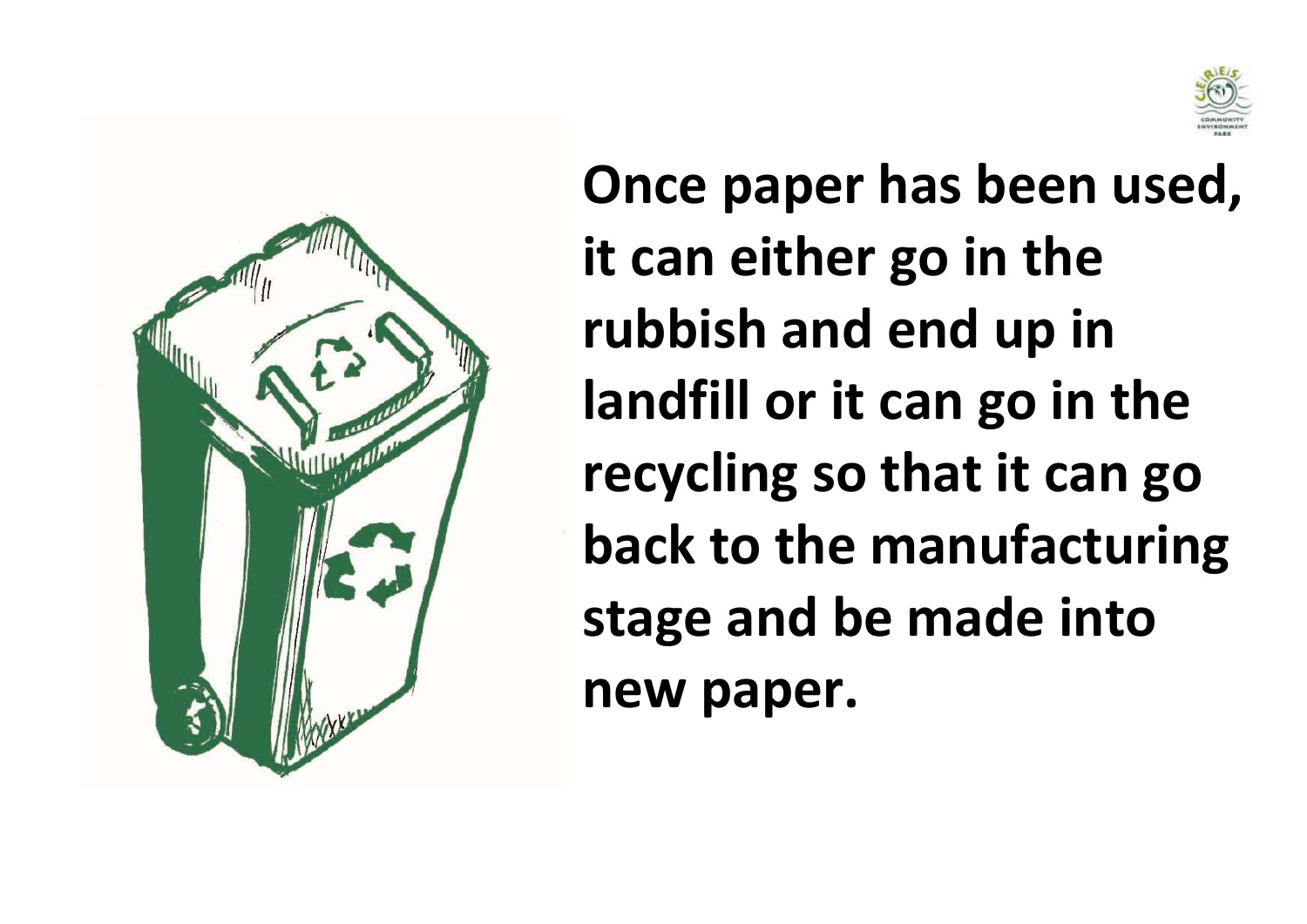

## **Extraction**

# **Manufacturing & Production**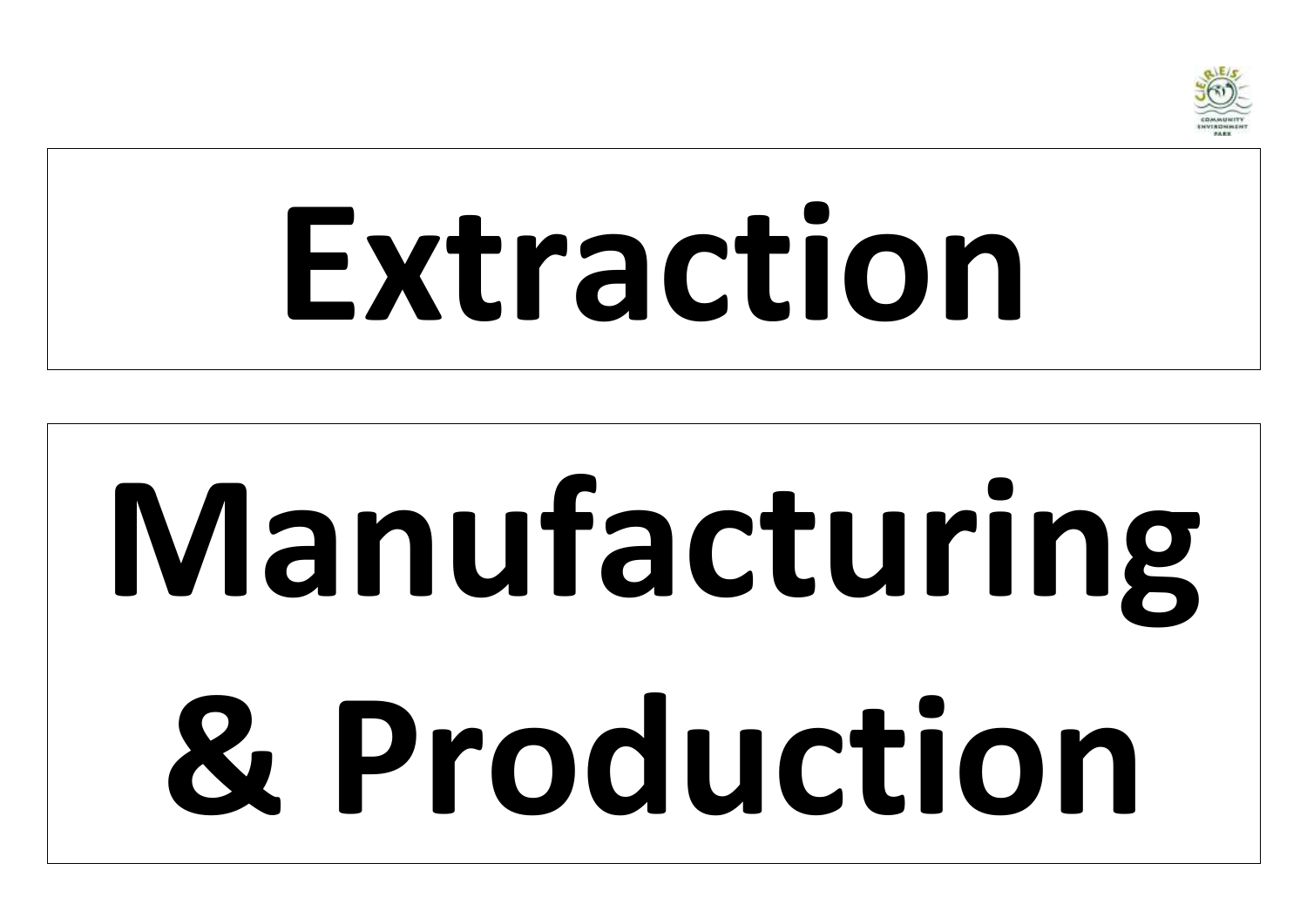

# **Packaging**

# **Transport**